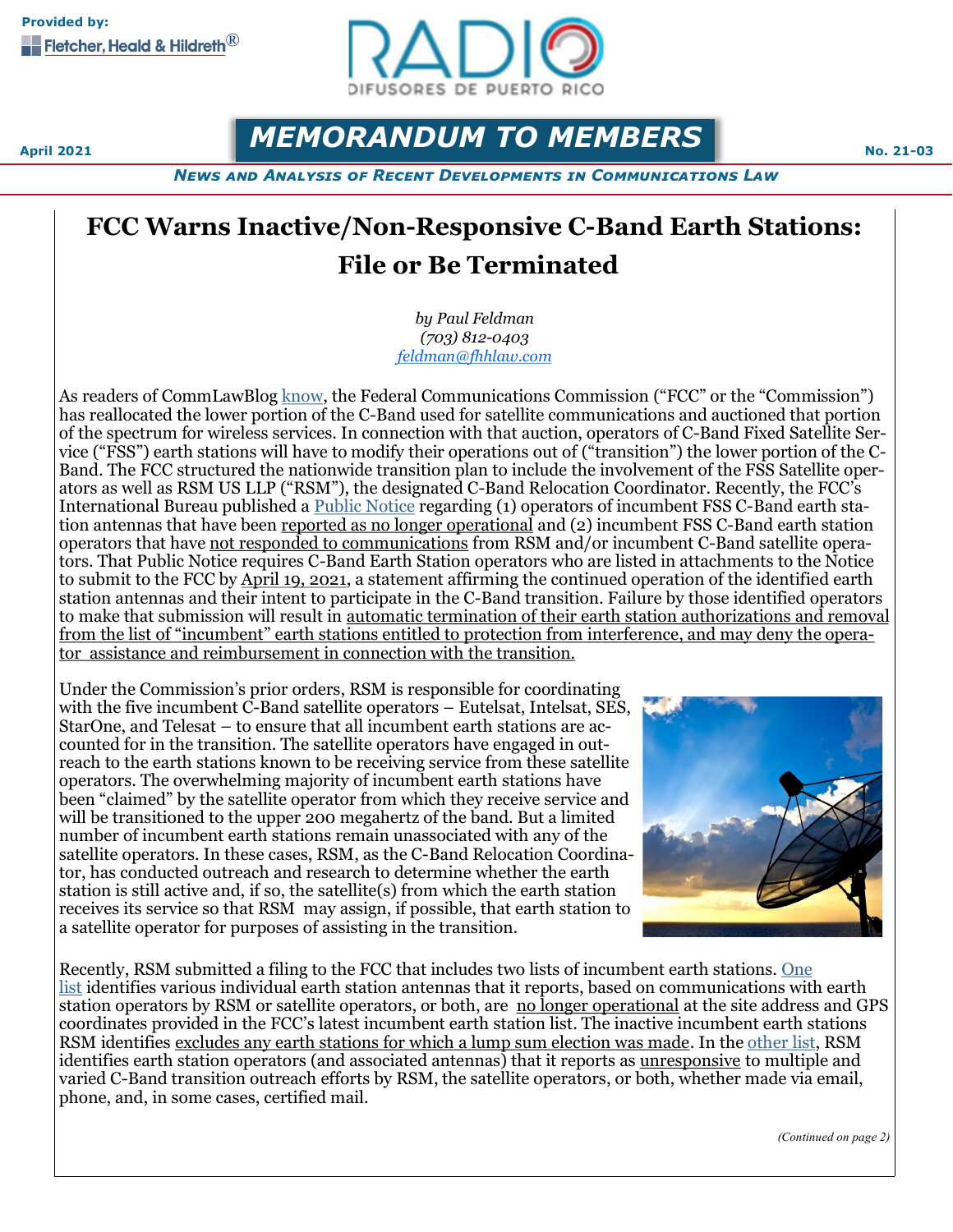*(Continued from page 1)*

### *Reported inactive earth station antennas will be presumed non-operational and terminated.*

The FCC has announced that it will presume that earth station antennas reported by RSM as inactive to be no longer operational. Section 25.161(c) of the Commission's rules provides that an earth station authorization is automatically terminated if the station is not operational for more than 90 days. Section 25.115(b)(8) of the Commission's rules also requires earth station operators to take the steps necessary to remove non-operational antennas from the active records in the International Bureau Filing System ("IBFS").

Thus, the FCC has directed earth station operators with incumbent earth station antennas reported to Commission staff as inactive to make either one of two filings <u>no later than April 19, 2021</u>: (1) file to remove those antennas from IBFS as no longer operational; or (2) file in Electronic Comment Filing System ("ECFS") IB Docket No. 20-205 to assert that those antennas are still operational.

|  | <b>Inside This Issue</b> |
|--|--------------------------|
|  |                          |

| FCC Warns C-Band Stations                |   |
|------------------------------------------|---|
| Thomas Urban Elected Member              | З |
| Writing Contracts for a Post-Covid World |   |
| <b>Upcoming FCC Broadcast Deadlines</b>  |   |

Earth station operators that do not respond by April 19, 2021 to affirm the continued operation of their identified earth station antennas will be deemed to have had the authorizations for those antennas automatically terminated by rule. The IBFS records for those antennas will then be shown to have a terminated status. Such terminated earth stations will also be removed from the incumbent earth station list and will not be entitled to protection from interference from the network deployments of new wireless licenses or be eligible for reimbursement of any transition costs, including the cost of any filters, that those earth stations may decide to incur. [Antennas that were included in a lump sum election can still collect the lump sum since such antennas include those that the earth station owner intends to discontinue opera-

tion.]

#### *Unresponsive operators (and associated antennas) must confirm or be deemed terminated***.**

Based on their alleged failure to respond to multiple contact attempts by RSM and the incumbent satellite operators, the FCC will presume that the incumbent earth station antennas identified in Attachment B have ceased operations. To confirm whether or not these unresponsive station operators have discontinued the operation of these earth station antennas, the FCC requires those operators to submit a notification, no later than April 19, 2021, affirming that their facilities remain operational and that they intend to participate in the C-Band transition. Operators should submit this notification to the Bureau in ECFS IB Docket No. 20-205. In its response, an earth station operator who affirms that the identified earth station antennas remain operational should also identify the satellite from which each antenna is receiving service. Commission staff will forward all affirmations of continued operation to the RSM and/or relevant satellite operator(s), who will contact the earth station operators directly to initiate the transition.

Earth station operators that do not respond by April 19, 2021 to affirm the continued operation of the identified earth station antennas will be deemed to have had the authorizations for those antennas automatically terminated by rule. Such terminated earth stations will also be removed from the incumbent earth station list and will not be entitled to interference protection from interference from the network deployments of new wireless licenses or be eligible for reimbursement of any transition costs, including the cost of any filters, that those earth stations may decide to incur.

Earth station operators who have not communicated with a satellite operator or RSM about the transition, or who may have had their earth station reported as inactive, should closely check the FCC's Attachment lists linked above, and take appropriate action if their earth stations are improperly listed. If you have questions or need assistance in responding to the FCC, please contact us.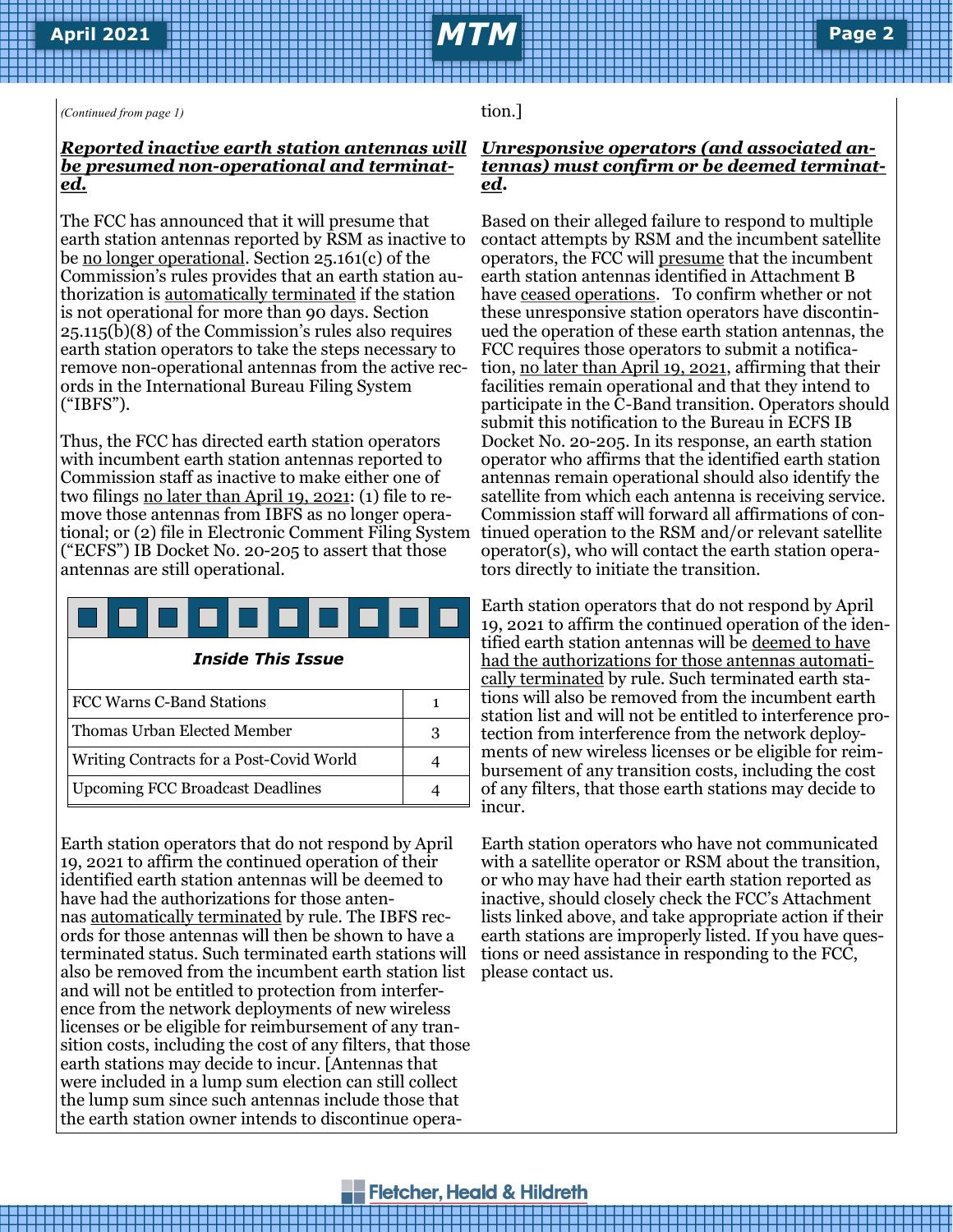## **Thomas Urban Elected Member of Fletcher, Heald & Hildreth**

The Members of Fletcher, Heald & Hildreth, PLC are proud to announce that they have elected Thomas F. Urban II as a Member of the Firm effective immediately. Joining the firm in January 2020, Mr. Urban had an impactful first year with his active litigation practice, especially in response to COVID-19. Not only has Mr. Urban continued to have a substantial hearing and deposition schedule (remotely); he has even written on the effect of the COVID-19 pandemic on contract law and is in the process of authoring a piece on the proposed adoption of class actions in Virginia.

"It is an honor to join the membership at FHH," said Mr. Urban. "I am looking forward to bolstering the firm's already outstanding litigation practice for many years to come."

Mr. Urban is an experienced class action litigator, as well as a veteran trial lawyer in both federal and Virginia state courts, with particular knowledge in serving as local counsel in the U.S. District Court for the Eastern District of Virginia. Thomas F. Urban II began his career as an attorney for the large national law firms of Williams & Connolly and King & Spalding, defending international corporations such as General Electric Aircraft Engines, Novartis Pharmaceuticals, and USAA Insurance Company. Since he began practicing law in 1991, Mr. Urban has engaged in high-stakes litigation across the United States.

Mr. Urban's practice has included a wide variety of civil litigation, previously including matters involving class actions, RICO cases, complex civil fraud lawsuits, trade secret litigation, and computer crime proceedings, as well as complex commercial and product liability cases. In the past, Mr. Urban has served as national coordinating counsel for a drug company in products liability litigation, successfully defending a corporate client in a jury trial in Galveston, Texas, and has prevailed in several jury trials in D.C. and Virginia, as well as a complex appeal before the Supreme Court of Virginia. His other representations have included issues involving antitrust, qui tam, sex and race discrimination, Americans with Disabilities, attorney ethics, and First Amendment disputes.

In addition, Mr. Urban has maintained a substantial pro bono practice, representing children with autism in Northern Virginia, pursuing a prisoners' rights case before the D.C. Court of Appeals, filing an opposition to a petition for certiorari in a highly publicized case for the Southern Poverty Law Center in the U.S. Supreme Court, and representing TransAfrica protestors in the U.S. District Court for the District of Columbia. He has also served as an attorney in the Special Litigation section of the U.S. Department of Justice's Civil Rights Division.

He holds a J.D. from Georgetown University where he graduated *magna cum laude*, as well as a B.S. in Aerospace Engineering from Texas A&M University.

We welcome Tom to the membership.

#### **Fletcher, Heald & Hildreth, P.L.C.**

1300 N. 17th Street - 11th Floor Arlington, Virginia 22209 (703) 812-0400 *On Twitter @Comm Law Blog E-Mail***:** Office@fhhlaw.com *Website*: www.fhhlaw.com *Blog:* w w w .commlaw blog.com

*Contributing Writers* Paul Feldman \_\_\_\_\_\_\_\_\_\_\_\_\_\_\_\_\_\_\_\_\_\_\_\_\_\_\_\_

 $\overline{a}$ 

*Memorandum to Members is published on a regular basis by Fletcher, Heald & Hildreth, P.L.C. This publication contains general legal information which is not intended to be deemed legal advice or solicitation of clients. Readers should not act upon information presented herein without professional legal counseling addressing the facts and circumstances specific to them.*

*Distribution of this publication does not create or extend an attorney-client relationship.* 

*Copyright © 2021 Fletcher, Heald & Hildreth, P.L.C.*

*All rights reserved. Copying is permitted for internal distribution.*